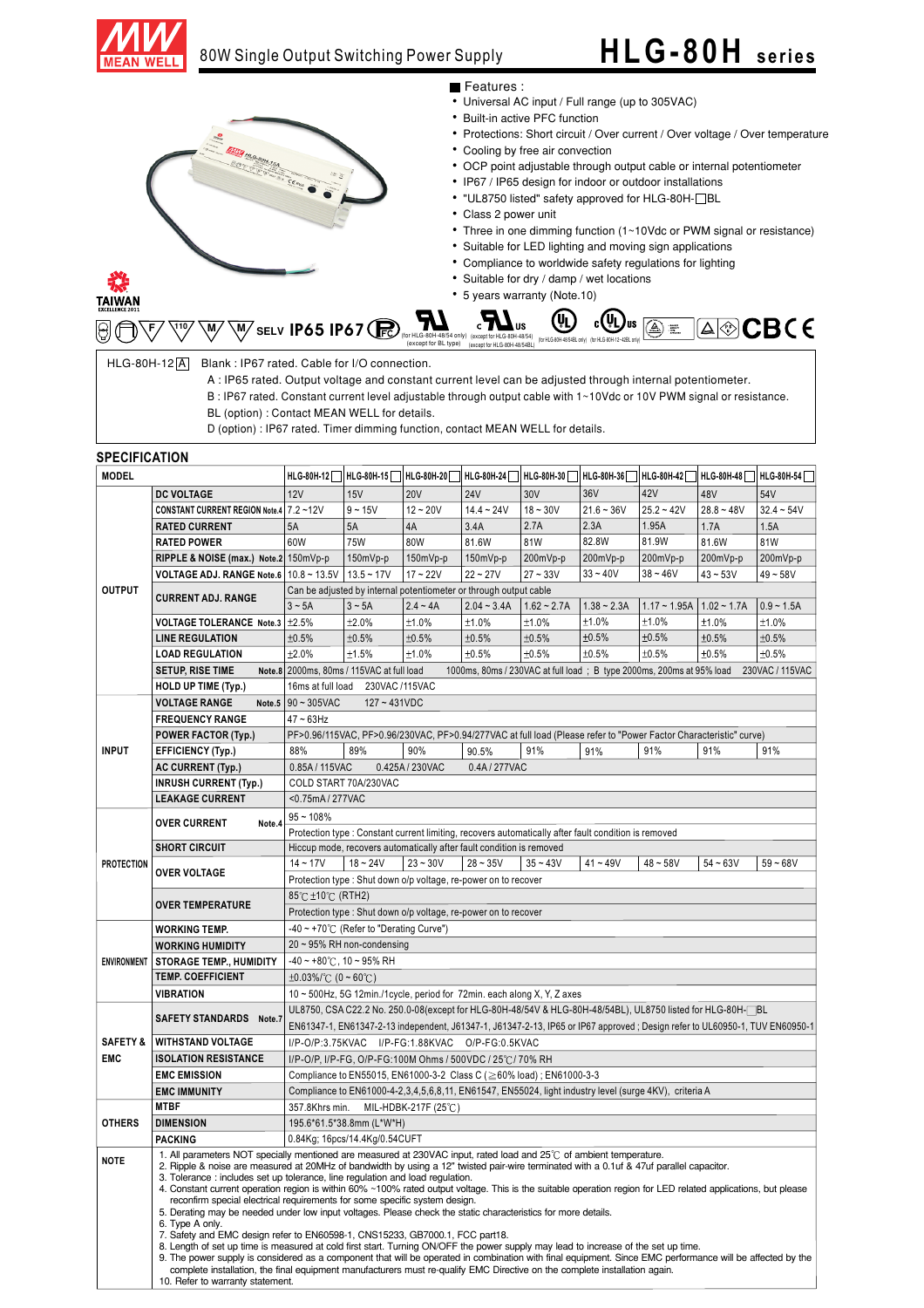

# 80W Single Output Switching Power Supply **HLG - 80H series**

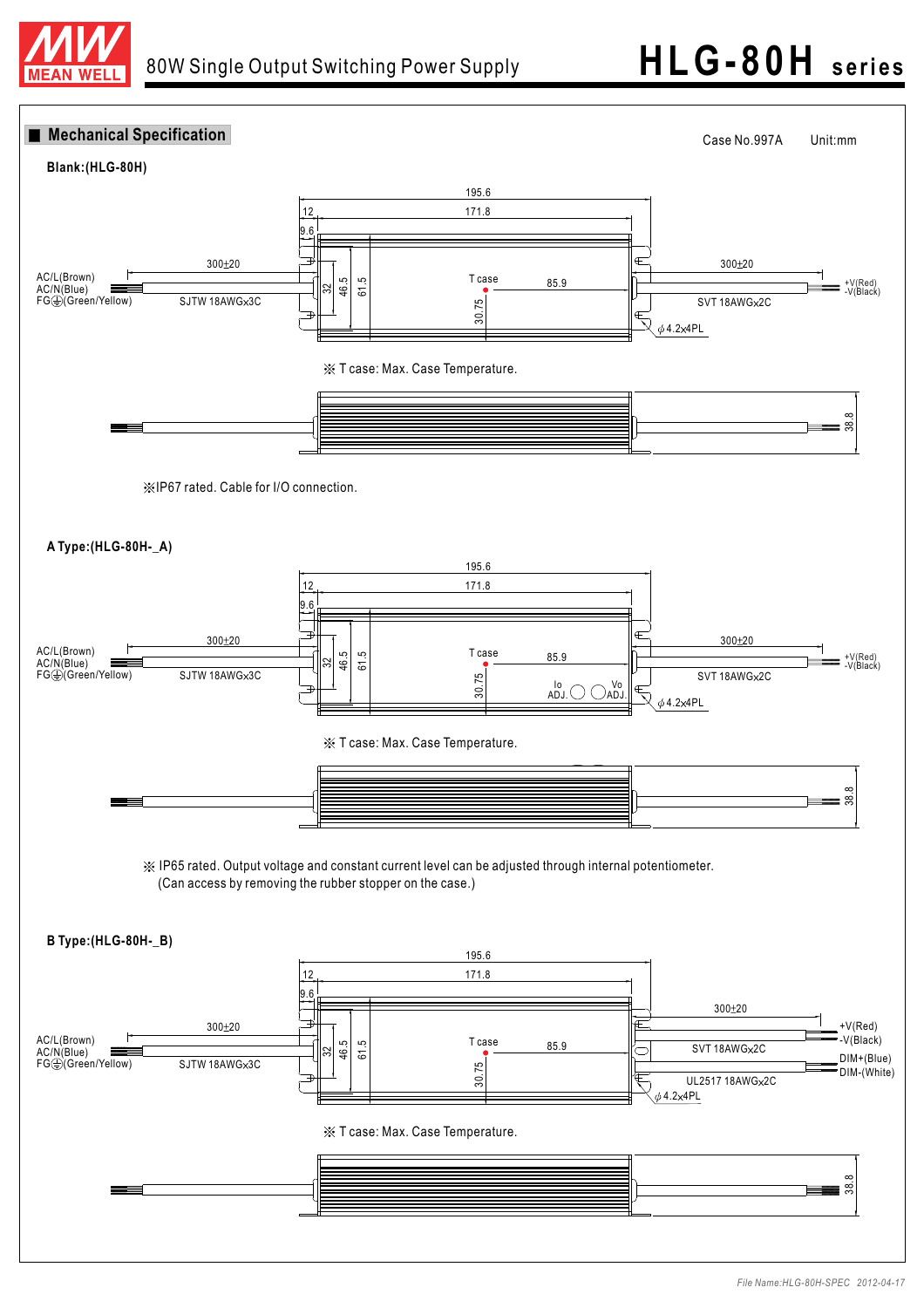

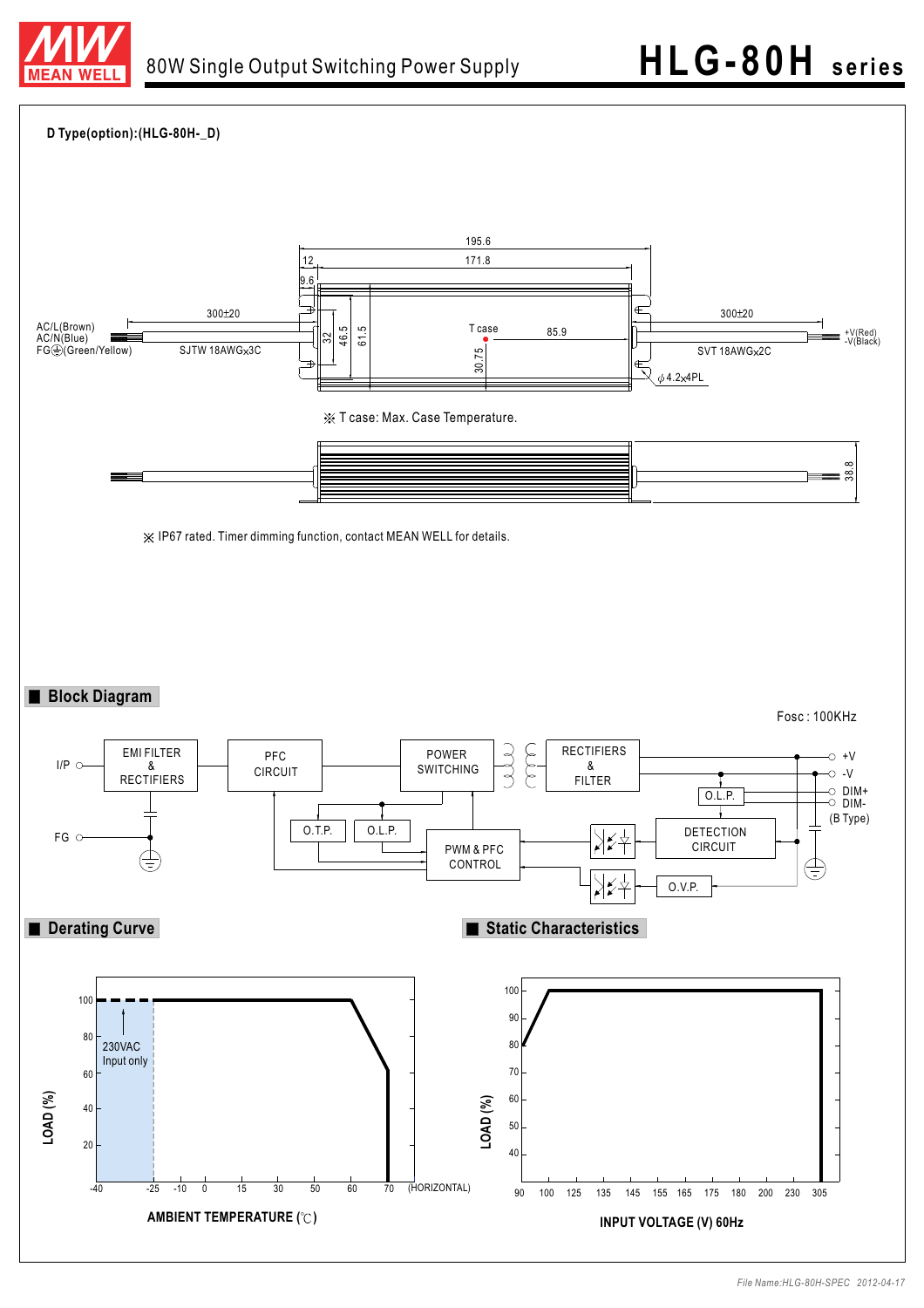

#### **Power Factor Characteristic**



#### **EFFICIENCY vs LOAD (48V Model)**

HLG-80H series possess superior working efficiency that up to 91% can be reached in field applications.



#### **DRIVING METHODS OF LED MODULE**

There are two major kinds of LED drive method "direct drive" and "with LED driver".

A typical LED power supply may either work in "constant voltage mode (CV) or constant current mode (CC)" to drive the LEDs. Mean Well's LED power supply with CV+ CC characteristic can be operated at both CV mode [with LED driver, at area (A)] and CC mode [direct drive, at area (B)].

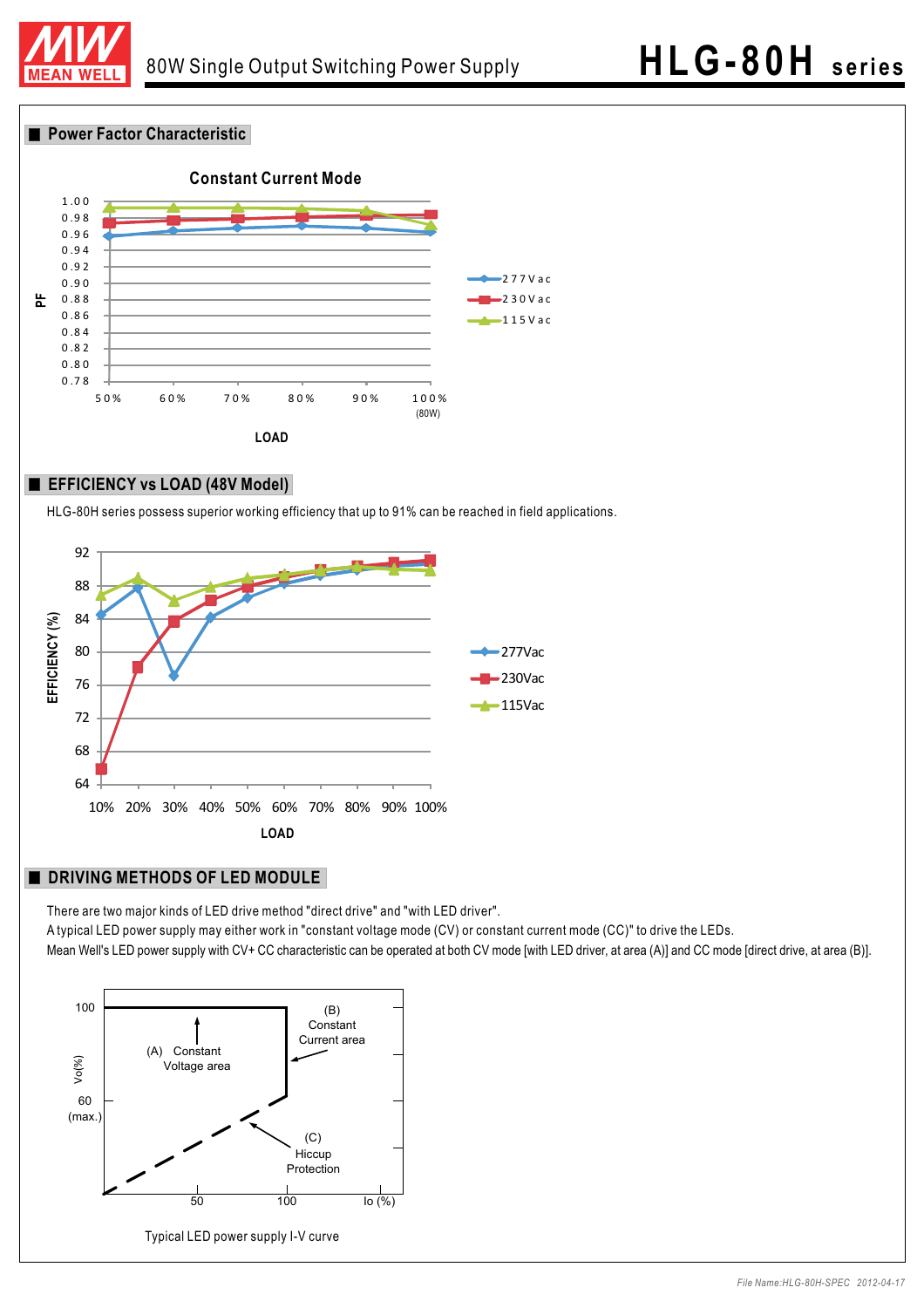

#### **DIMMING OPERATION**



Built-in 3 in 1 dimming function, IP67 rated. Output constant current level can be adjusted through output cable by connecting a resistance or 1 ~ 10Vdc or 10V PWM signal between DIM+ and DIM-.

 $\frac{1}{2}$  Please DO NOT connect "DIM-" to "-V".

Reference resistance value for output current adjustment (Typical)

| Resistance<br>value                                                                                 | Single driver                                                                 | 10K $\Omega$ | $20K\Omega$ | $30K\Omega$ | 40K $\Omega$                                                                                                                 | 50K $\Omega$ | $60K\Omega$ | 70K $\Omega$ | 80K $\Omega$ | 90K $\Omega$ | 100K $\Omega$ | <b>OPEN</b> |
|-----------------------------------------------------------------------------------------------------|-------------------------------------------------------------------------------|--------------|-------------|-------------|------------------------------------------------------------------------------------------------------------------------------|--------------|-------------|--------------|--------------|--------------|---------------|-------------|
|                                                                                                     | Multiple drivers<br>(N=driver quantity for synchronized<br>dimming operation) |              |             |             | $ 10K\Omega/N 20K\Omega/N 30K\Omega/N 40K\Omega/N 50K\Omega/N 60K\Omega/N 70K\Omega/N 80K\Omega/N 90K\Omega/N 100K\Omega/N $ |              |             |              |              |              |               | -----       |
| Percentage of rated current                                                                         |                                                                               | 10%          | 20%         | 30%         | 40%                                                                                                                          | 50%          | 60%         | 70%          | 80%          | 90%          | 100%          | 102%~108%   |
| $\frac{1}{2}$ 1 ~ 10V dimming function for output current adjustment (Typical)                      |                                                                               |              |             |             |                                                                                                                              |              |             |              |              |              |               |             |
| Dimming value                                                                                       |                                                                               | 1V           | 2V          | 3V          | 4V                                                                                                                           | 5V           | 6V          | 7V           | 8V           | 9V           | 10V           | <b>OPEN</b> |
| Percentage of rated current                                                                         |                                                                               | 10%          | 20%         | 30%         | 40%                                                                                                                          | 50%          | 60%         | 70%          | 80%          | 90%          | 100%          | 102%~108%   |
| $\angle$ 10V PWM signal for output current adjustment (Typical): Frequency range :100Hz $\sim$ 3KHz |                                                                               |              |             |             |                                                                                                                              |              |             |              |              |              |               |             |
| Duty value                                                                                          |                                                                               | 10%          | 20%         | 30%         | 40%                                                                                                                          | 50%          | 60%         | 70%          | 80%          | 90%          | 100%          | <b>OPEN</b> |
| Percentage of rated current                                                                         |                                                                               | 10%          | 20%         | 30%         | 40%                                                                                                                          | 50%          | 60%         | 70%          | 80%          | 90%          | 100%          | 102%~108%   |

Using the built-in dimming function on B-type model can't turn the lighting fixture totally dark. Please refer to the connection method below to achieve 0% brightness of the lighting fixture connecting to the LED power supply unit.

Direct connecting to LEDs is suggested, but is not suitable for using additional drivers.

Dimming connection diagram for turning the lighting fixture ON/OFF :



Using a switch and relay can turn ON/OFF the lighting fixture.

1. Output constant current level can be adjusted through output cable by connecting a resistance or 1~10Vdc or 10V PWM signal between DIM+ and DIM-. 2.The LED lighting fixture can be turned ON/OFF by the switch.